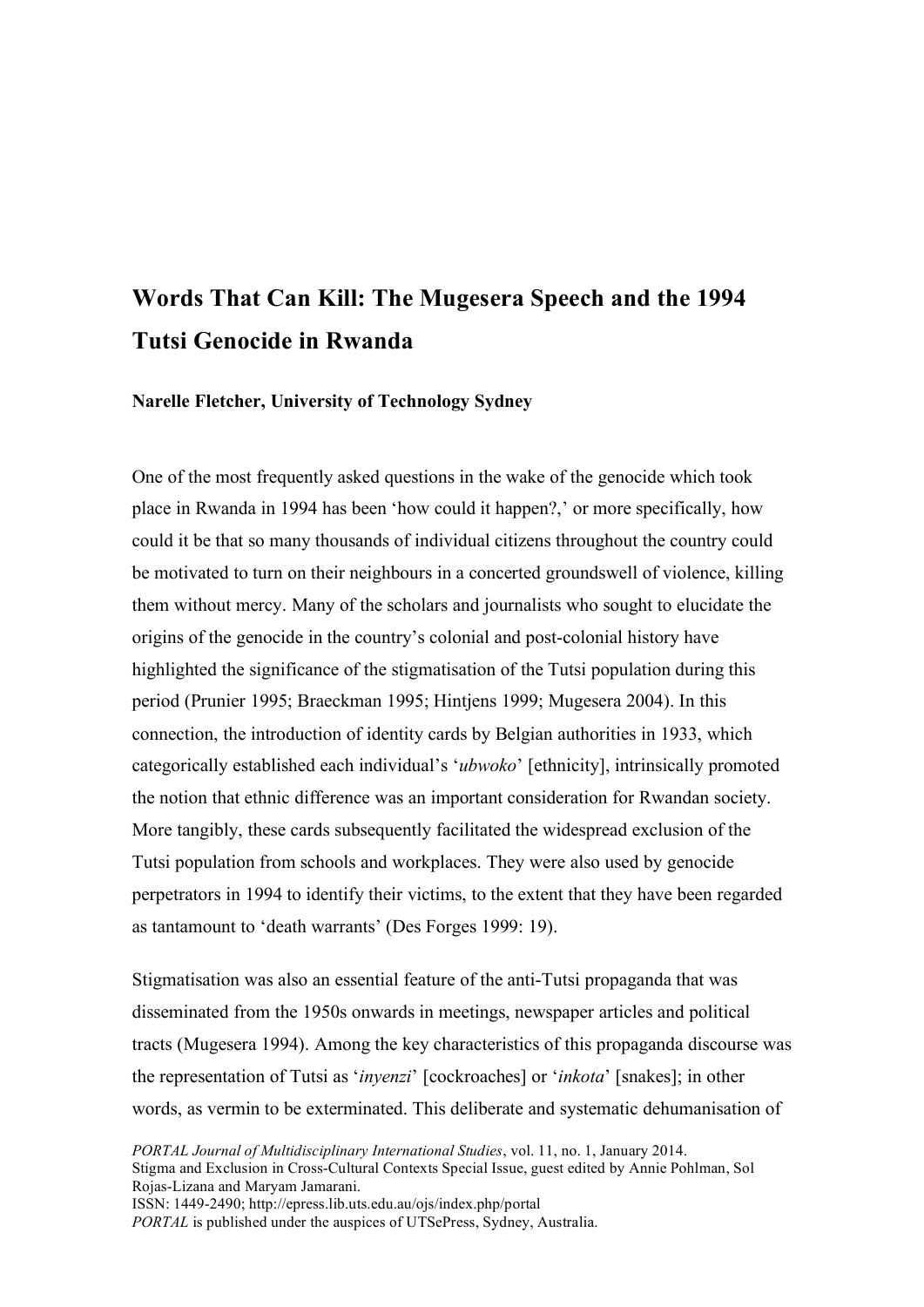the target race constitutes a characteristic phase in the implementation of a policy of genocide (Stanton 1996). The establishment in July 1993 of Radio Télévision Libre des Mille Collines (RTLM), the so-called 'hate radio,' saw an intensification of the rhetoric of discrimination against the Tutsi throughout the country (Chrétien 1995). Given the importance of the discourse of genocide ideologists for the implementation of mass killings on the ground, elucidating the rhetorical strategies and the specific terminology used is therefore an essential task for arriving at a more incisive understanding of how the genocide in Rwanda occurred.

Among the corpus of extant documents attesting to the elaboration of genocide ideology in Rwanda, the speech made by the well-known political figure, Léon Mugesera, on 22 November 1992 is particularly significant. Mugesera was Vice-President of the incumbent Hutu party *Mouvement républicain national pour la démocratie et le développement* (MRND) [National Republican Movement for Democracy and Development] in the northern prefecture of Gisenyi, which was a regime stronghold of then President Juvénal Habyarimana. In this district, in the small town of Kabaya, Mugesera delivered his speech at a party meeting attended by approximately one thousand Rwandans. However, the speech was also recorded and it reached a far more extensive audience when it was broadcast in full by the RTLM radio station in November 1993 on the first anniversary of the Kabaya meeting, only a few months before the outbreak of the genocide on 6 April 1994.

Mugesera's speech is an important document because it constitutes the earliest evidence of genocidal discourse expressed by a member of the incumbent political party in Rwanda in a public forum and, as such, it has often been regarded as offering a 'blueprint' for the practical implementation of the genocide (Hintjens 1999: 255). For the respected genocide scholar Alison Des Forges, the speech was noteworthy and was preserved in its entirety because 'its ideas and style of expression were so extreme and called forth a vigorous response from the opposition' (1999: 68). In subsequent years, the contents of the speech were the subject of intense scrutiny and heated debate within the framework of judicial proceedings spanning more than a decade that were conducted in Canada to determine whether Mugesera—who had fled to that country as a refugee should be deported to Rwanda to face prosecution for incitement to genocide. In that context, lexical questions regarding the precise meaning of specific terms in the original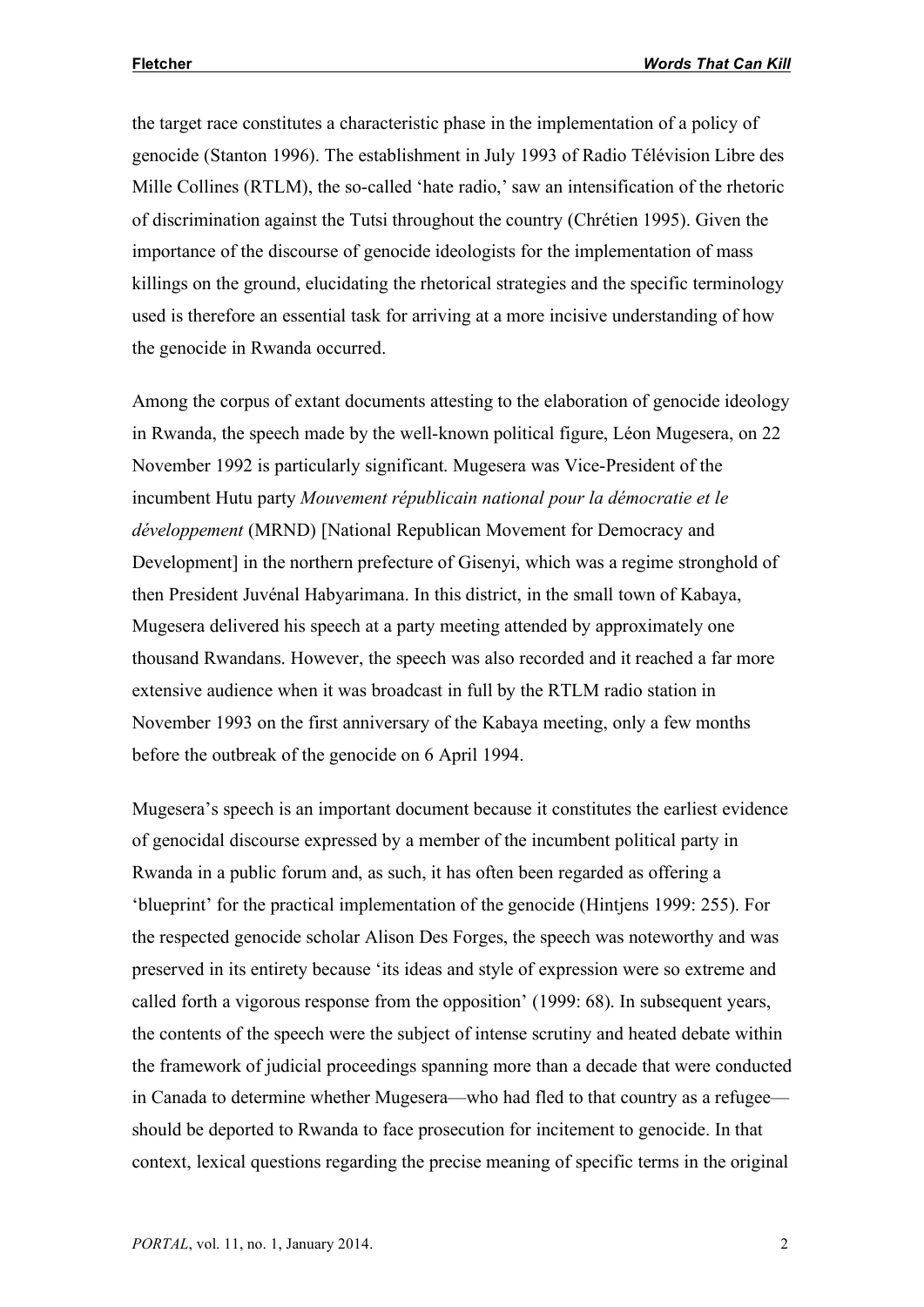speech delivered in Kinyarwanda, as well as important concerns raised by its French translations were crucial elements in the decision-making process, which finally resulted in Mugesera being deported to Rwanda on 23 January 2012 to stand trial.

In this article I address three key issues raised by Mugesera's speech that provide valuable insight into the strategies involved in the elaboration and implementation of genocidal discourse. The discussion first examines significant lexical and syntactical features of the original speech in Kinyarwanda. This close textual commentary is important because since delivering the speech, Mugesera has relentlessly sought to attenuate his own personal responsibility in relation to the accusation of incitement to genocide by systematically obfuscating the meaning of his words. The second associated issue relates to the reception of the speech by its target audience. In this regard, I would argue that although the manipulative purpose of genocidal discourse may well be expressed in many instances by very direct and brutal language, it can also be formulated in more subtle and insidious ways through the implicit connotations of the terminology used. In fact, the use of polyvalent or euphemistic language can be a very effective strategy for minimising spontaneous resistance to concepts that are naturally abhorrent, thereby facilitating the assimilation of the genocidal message perhaps even unconsciously—by the target audience for which it is intended. At the same time, the fact that this message may primarily lie in the connotations, rather than in the actual standard definition of the term(s) in question, also means that it is very easy for perpetrators and negationists to then vehemently deny that such connotations were intended, or that they even exist, as Ruth Wodak (2007) has noted in her analysis of the coded anti-Semitic discourse of an Austrian rightwing politician. It is therefore of vital importance to take into consideration the message that the target audience has retained from the discourse in question, where that information is available.

The third focus of attention in this discussion relates to cross-cultural issues of translation and interpretation raised by the legal proceedings conducted against Mugesera in Canada. The main piece of evidence in the proceedings was the text of the speech itself; the fact that it had been delivered in a language not spoken by the vast majority of those involved in the hearings was acknowledged as a serious hurdle. The impassioned debates concerning the accuracy of the different French translations of the speech in this foreign context highlighted the enormous difficulties associated with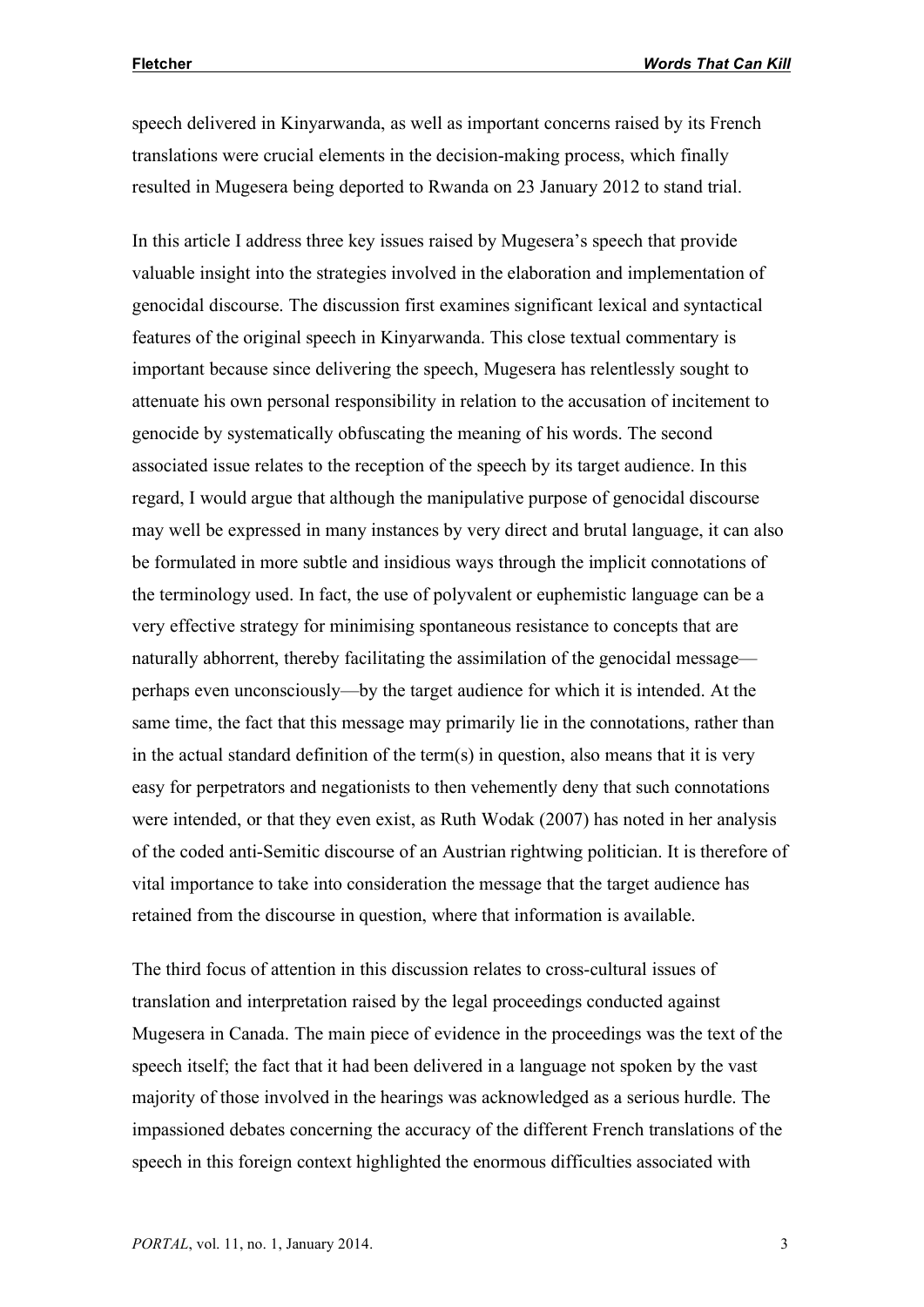arriving at a clear understanding of the meaning of a text that has been lifted out of its original linguistic and sociocultural environment. It also illustrated the potential for deliberate misrepresentations of meaning by translators who may themselves be pursuing a specific agenda. Such considerations have grave repercussions not only within the very specific realm of judicial rulings on cases relating to genocide, but for genocide scholarship as a whole, in every instance where the necessity for translation creates incontrovertible linguistic 'filters' that can impact on the accuracy of the information communicated from the genocide survivor or witness to the genocide scholar, and indeed to the broader international community.

#### **Lexical and syntactical features of the original speech in Kinyarwanda**

Léon Mugesera was a skilled orator who was cognisant of the spoken word's potential power. The speech he made in Kabaya in 1992 is lengthy: its delivery took roughly thirty minutes and the transcription of the original Kinyarwanda text amounts to some three thousand words. There is a discernible structure and each section is explicitly signposted for the listeners. Brief introductory remarks (110 words) identify four main points which the speaker will develop: the importance of being wary of alleged pro-Tutsi political parties within Rwanda such as the *Mouvement démocratique républicain* (MDR) [Republican Democratic Movement]; the importance of not allowing the country to be 'invaded' by the Tutsi; the necessity for his listeners to protect themselves against the Tutsi; and finally, the behaviour they should adopt. The main body of the speech contains detailed argumentation addressing each of these main points in order (2700 words). This section is also characterised by frequent recourse to many rhetorical strategies to sustain the audience's attention and to facilitate their understanding. These include lexical and syntactical repetitions, inclusive terminology ('we,' 'us'), instructional language ('we must not let ourselves be invaded!'/'unite!'), humour in the form of mockery of political opponents, rhetorical questions, and the use of logical connectors ('first,' 'second,' 'next'), which create the impression of a well-organised and well-argued presentation. The speech ends with a clearly labelled conclusion (150 words) comprising a brief recapitulation of its key points.

The target audience of the speech is identified in Mugesera's opening lines as the faithful followers of the party—'*Abarwanashyaka ba Muvoma yacu*' [lit. militants of our movement]—and Mugesera repeatedly exploits the rhetorical devices of empathy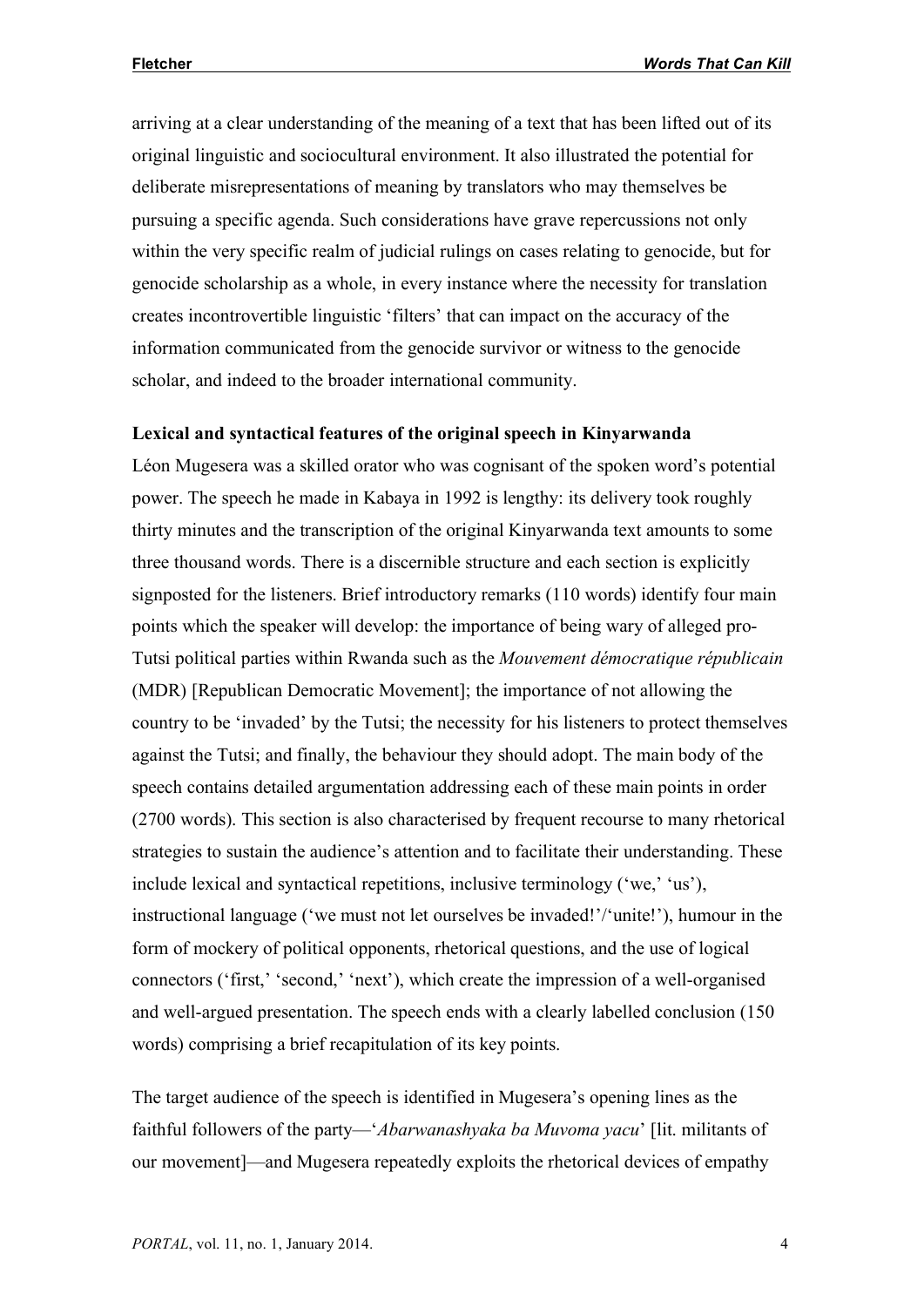and identification to reinforce the notion of unity amongst the assembled group. The MRND is symbolically represented as an extension of the family unit: Mugesera addresses his listeners throughout as '*babyeyi*, *bavandimwe*' [parents, brothers]. He also employs the term '*urugo*'—the traditional enclosure surrounding the family home—to promote the notion of homogeneity between family, political party and country. The first mention of this word appears in a deliberately shocking metaphor for the conflict between the MRND-led Hutu majority and their political opponents who supported the Rwandan Patriotic Front (RPF), the Tutsi political party in exile:

*Mbe wa mugabo we, nawe wa mubyeyi we muri hano, harya umuntu azaza yicare mu rugo rwawe, ahannye, wongere wemere ko ahagaruka koko?!? Uwo ni umurizo rwose!* (Le Discours de Kabaya 1992:  $5$ <sup>1</sup>

Hey, you, man and you, woman who are here, if someone comes and sits in your **enclosure** and defecates, will you really allow him to return? That is totally taboo.<sup>2</sup>

In these lines, the Hutu are portrayed as being 'at home.' Their country Rwanda is both a physical space and a patriotic concept that it is their right and duty to defend. The Tutsi on the other hand are represented as outsiders who abuse the hospitality of the rightful owners and transgress all social mores by defecating. Tolerating such blatantly hostile behaviour is untenable: indeed, Mugesera categorically states that it is '*umuziro*' [taboo]. By choosing this term, the orator introduces the connotation that such tolerance is not only unacceptable, but prohibited by the moral code underpinning the society. From this perspective, repelling the Tutsi is no longer simply a political or even an ethnic question. Instead, it is framed as a moral imperative to preserve the home[land]. This message is reiterated a few paragraphs later using a combination of the two powerful terms of '*urugo*' and '*umuziro*': '*urugo rwacu ntiruvogerwa. Kuvogerwa rero mumenye ko ari umuziro!*' (6) [our enclosure is not allowing itself to be invaded. Know that to allow oneself to be invaded is taboo!].

Many scholars have commented on the hierarchical nature of Rwandan society, identifying it as one of the key factors that contributed to the successful implementation of the genocidal agenda advocated by the Hutu extremists (Kellow & Steeves 1998: 116). However, a frequently made assumption is that the participation of thousands of Rwandans in the mass killings of the Tutsi stemmed from a basic ingrained response

 <sup>1</sup> All number references to Mugesera's speech relate to the section divisions used in the online text that is accompanied by the French translation by Thomas Kaminzi. All highlighting in bold is mine.

<sup>2</sup> All translations from Kinyarwanda and French are mine unless otherwise specified.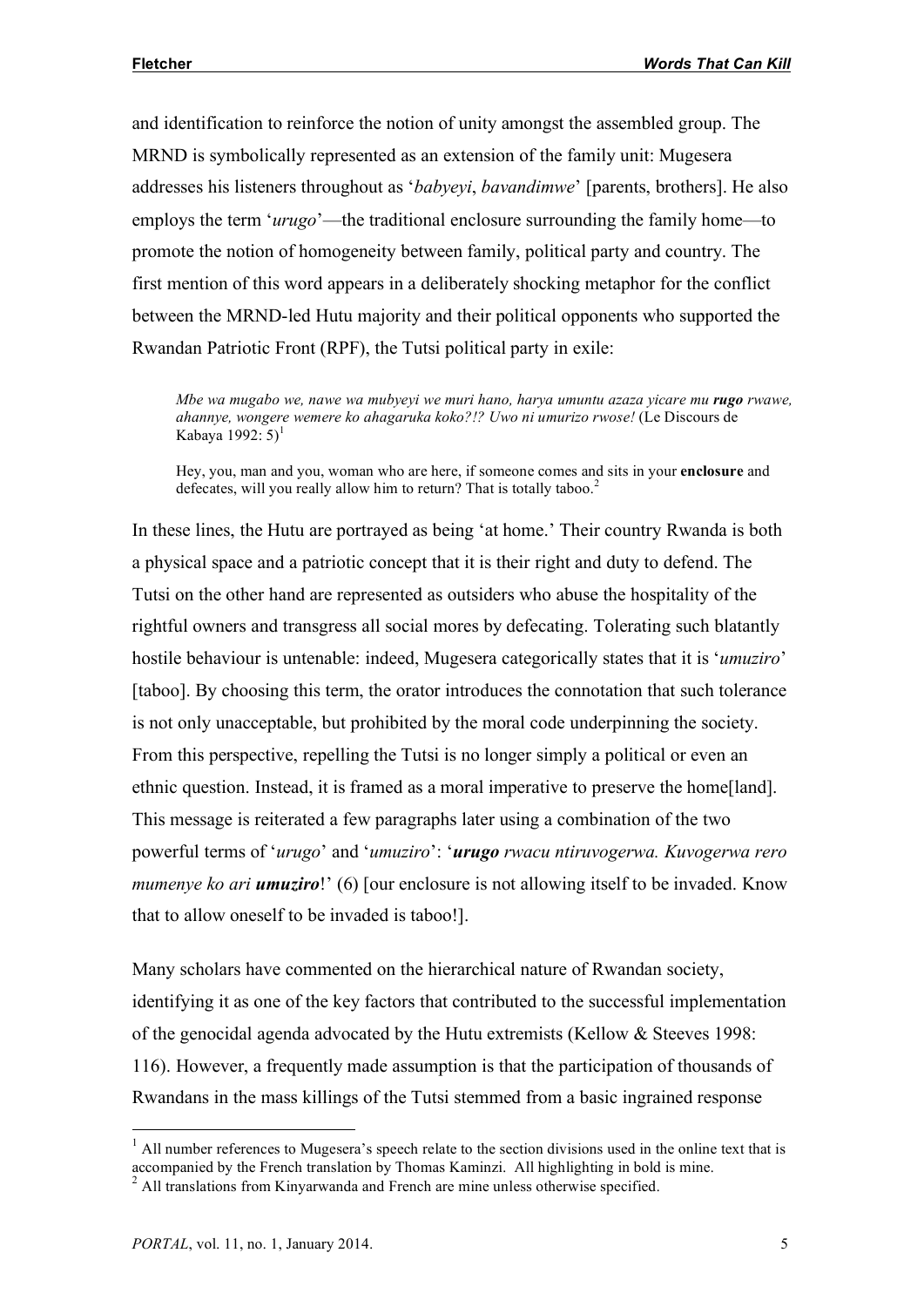tantamount to blind obedience. In this regard, Mugesera's speech is a particularly valuable document in illustrating the level of sophistication of the orator's message. In order for the speech to be effective, it was not sufficient for Mugusera to recite slogans or to give his audience blunt directives to eliminate the Tutsi. Instead, he presents a cleverly constructed argumentation that has the appearance of being firmly grounded in Rwandan law and Rwandan social traditions. He cites authoritative texts such as the '*Ivanjili*' [the gospel] in order to bolster the credibility of his arguments. However, these references are then subjected to manipulation and distortion to align them more convincingly with Mugesera's own agenda with regard to the Tutsi. For example:

*Mw'Ivanjili biranditse ngo'ko: 'Nibagukubita urushyi kw'itama limwe uzatege ilindi bakubite ho.' Njye mbabwiye ko iyo Vanjili yahindutse muri muvoma yacu: nibagukubita urushyi kw'itama limwe, uzabatere ebyili ku rindi hanyuma biture hasi ubutazazanzamuka*! (Le Discours de Kabaya 1992: 5)

In the gospel it is written: 'If someone slaps you on the cheek, give the other one so he can hit it as well.' I am telling you that this gospel has changed in our movement. If someone slaps you on the cheek, hit him twice on the other so he will fall to the ground and will not able to regain consciousness.

On one level, this revised ending can be read simply as an illustration of the idea that the Hutu must take action to defend themselves against Tutsi aggression. However, Mugesera's lexical choice of the term '*ubutazazanzamuka*' [literally, so that he will not be able to come out of his unconscious state] could also be interpreted as a euphemism to convey the idea that these opponents should indeed remain permanently inanimate on the ground—in other words, that they should be killed. This is an example of the point raised earlier with regard to the importance of elucidating the connotations of a given term, and there are a number of other instances of potentially polyvalent language throughout the speech. Whether or not this was the actual meaning Mugesera wished to convey is a pivotal question, as the onus of establishing intent is one of the core requirements in any judicial prosecution for genocide.

A significant stylistic feature of the Kabaya speech is Mugesera's use of rhetorical questions. This is a powerful syntactical device used to engage the audience's attention, but it can also fulfil a persuasive function by orientating the audience's opinion in a specific direction. The most remarkable use of this linguistic strategy in Mugesera's speech can be found in an accumulation of questions regarding families within Rwanda who actively support the Tutsi cause. It is also here that the core genocidal verb '*gutsemba*' [to exterminate] is used for the first time: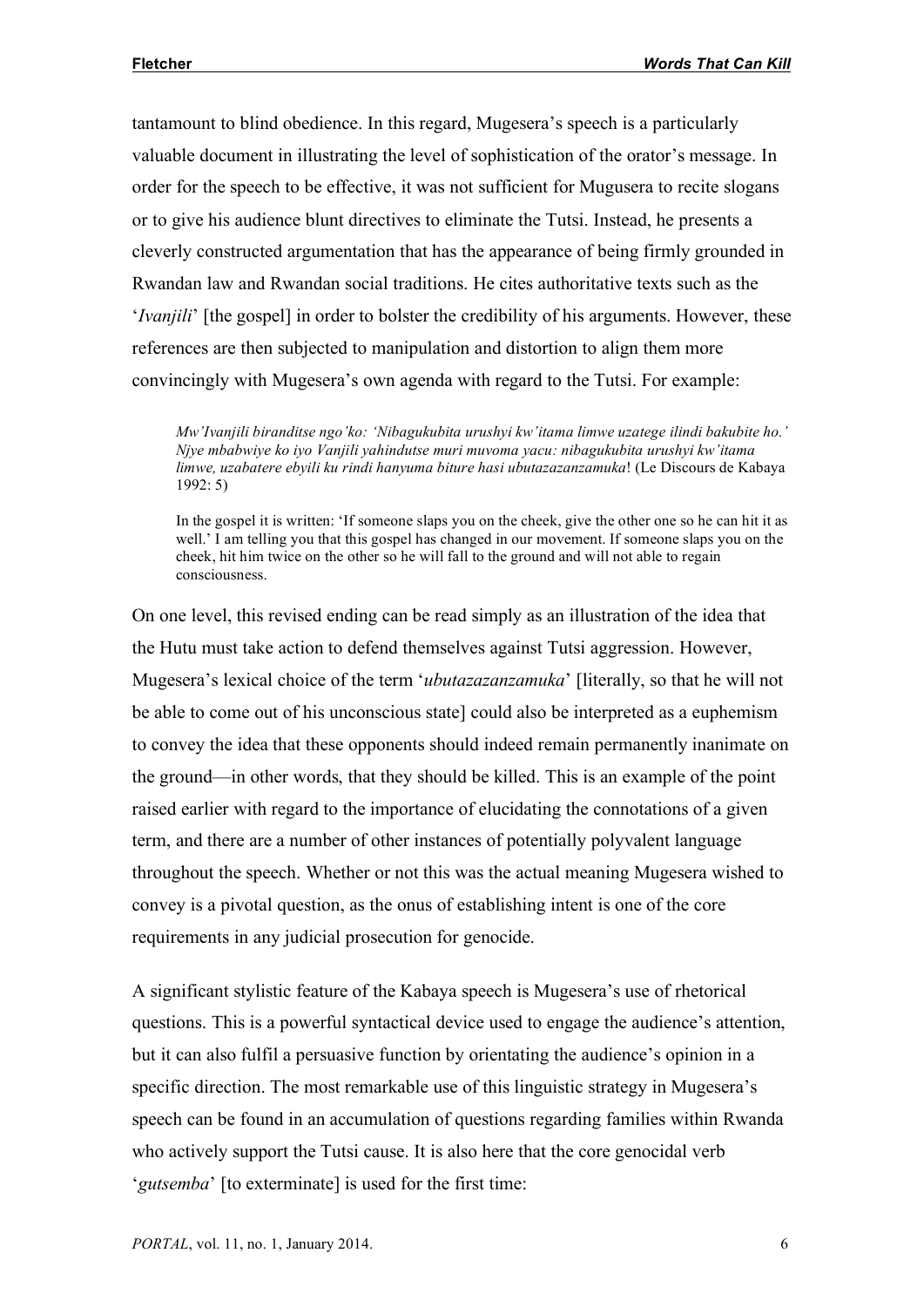*Kuki abo babyeyi bohereje abana batabafata ngo babatsembe? Kuki badafata abo babajyana na bo bose ngo babatsembe? Ubu mutegereje ko bazaza kudutsemba koko*?!? (Le Discours de Kabaya 1992: 9)

Why don't we seize those parents who sent their children and **exterminate** them? Why don't we seize all those who bring them and **exterminate** them all? Are we really waiting now for them to come and **exterminate** us?

The syntactical structure of these lines with their question format, further enhanced by repetition, carries the strong communicative force of a suggestion. It is therefore difficult not to see these words as an explicit call for the extermination of the Tutsi and their supporters, especially against the backdrop of the widespread denigration of the Tutsi as '*inyenzi*' [cockroaches] that should be stamped out. This term is omnipresent in Mugesera's speech, appearing more than twenty times, whereas the standard designation of '*Abatutsi*' is used only once. Mugesera's preference for the derogatory term illustrates the extent to which the stigmatisation of the Tutsi was already an ingrained component of the discourse of genocide ideologists in the early 1990s.

### **Reception of the speech by its target audience**

Mugesera's stated purpose in addressing the audience at Kabaya was to instruct them as to how they should behave. This speech was therefore intended to have a lasting impact on the audience: to this end, it was important that crucial elements remain in the minds of the listeners long after the end of the meeting. Among the most powerful and memorable features of the speech are the singular images that Mugesera uses to provoke a hostile reaction to the Tutsi and their supporters. The first of these images, that of the Tutsi defecating in the Hutu family enclosure discussed above, comes very early in the speech. It is a deliberately shocking picture that Mugesera plants in the minds of his listeners in order to illicit an emotional as well as an intellectual response to his argumentation. However, another image has acquired such notoriety that it is often cited as an example of genocidal discourse in studies devoted to the genocide in Rwanda (Melvern 2006: 39). This section of the speech comes well after the explicit call to exterminate discussed above, but it can be seen as an equally overt incitement to action:

*Mperutse kubwira umuntu wali unyiraseho ngo ni za PL. Ndamubwira nti: 'ikoza twakoze muli 59, nubwo nali umwana, nuko twabaretse mugasohoka.' Mubaza niba atarumvishe inkuru y'abaFalasha, basubiye iwabo muli Israyeli bavuye muli Ethiopiya ambwira ko atayizi, nti: 'Ntabwo uzi kwumva no gusoma? Jye ndakumenyesha ko iwanyu ali muli Ethiopiya, ko tuzabanyuza muli Nyabarongo mukagera yo bwangu'*! (Le Discours de Kabaya 1992: 17)

I recently said to someone who was boasting about being in the PL [*Parti liberal* (Liberal Party), pro-Tutsi]: 'The mistake we made in 1959, even though I was a child then, was that we let you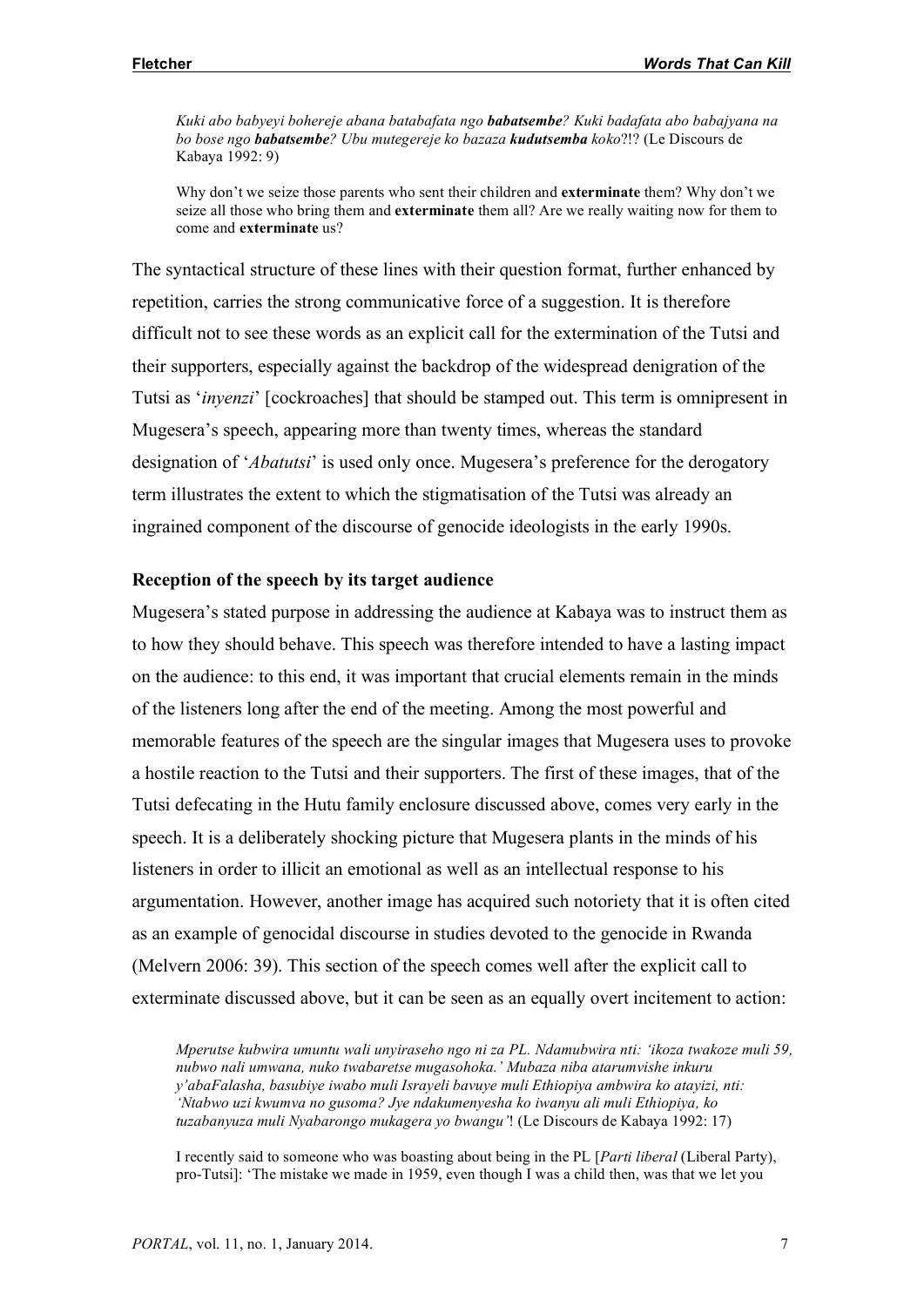leave.' I asked him if he hadn't heard the story of the Falashas who returned to their home in Israel from Ethiopia? He said he did not know this story. I said to him: 'Don't you know how to listen or read? Let me tell you that your home is in Ethiopia, and that we will send you back along the Nyabarongo river so you get there quickly.'

Here Mugesera exploits the stylistic device of reproducing an alleged exchange in direct speech to endow the thematic content with the natural dynamics inherent in the communicative speech act of a conversation. At the same time, it could also be argued that through the use of the dialogue format, Mugesera is effectively modelling the type of behaviour he wishes his listeners to emulate: in other words, when they encounter Tutsi or their supporters, they should tell them they will send them back to Ethiopia. Moreover, the fact that Mugesera uses the simple future tense '*tuzabanyuza*' [we will send you] without any modalisation such as 'could' or 'would' to attenuate the force of the verb endows this passage with the cognitive value of an incontrovertible action.

Mugesera precedes the evocation of the river by making reference to Rwandan history and the specific date of 1959. It can be assumed that everyone present at the meeting in Kabaya would have immediately grasped the full significance of Mugesera's mention of both 1959 and the Nyabarongo river. At the 1998 immigration hearing in Canada, however, it was necessary to call on expert witnesses to bridge the sociocultural gap in knowledge between the two audiences. In this specific instance, the Belgian academic Filip Reyntens explained that 1959 marked the end of the Tutsi monarchy and the beginning of the revolution leading to the formation of a government led by the Hutu majority. During this period many thousands of Tutsi fled the country. Another expert witness, Alison Des Forges, provided the information that during previous massacres, Tutsis had been killed and their bodies thrown into the Nyabarongo river (*Mugesera c. Canada* 1998: 75). A significant detail in this connection is that the Nyabarongo river is not navigable because it is too shallow: for this reason, the suggestion that Mugesera's words may refer to sending the Tutsi back to Ethiopia by boat is not credible. Such contextual information is essential in order to fully appreciate the significance of Mugesera's words. The orator was effectively anchoring his argumentation in behaviour that had been validated by its status as part of Rwandan history. However, the lasting impact of the reference to Nyabarongo can also be explained by the fact that it evokes a simple and powerful visual image—that of Tutsis floating away along the river.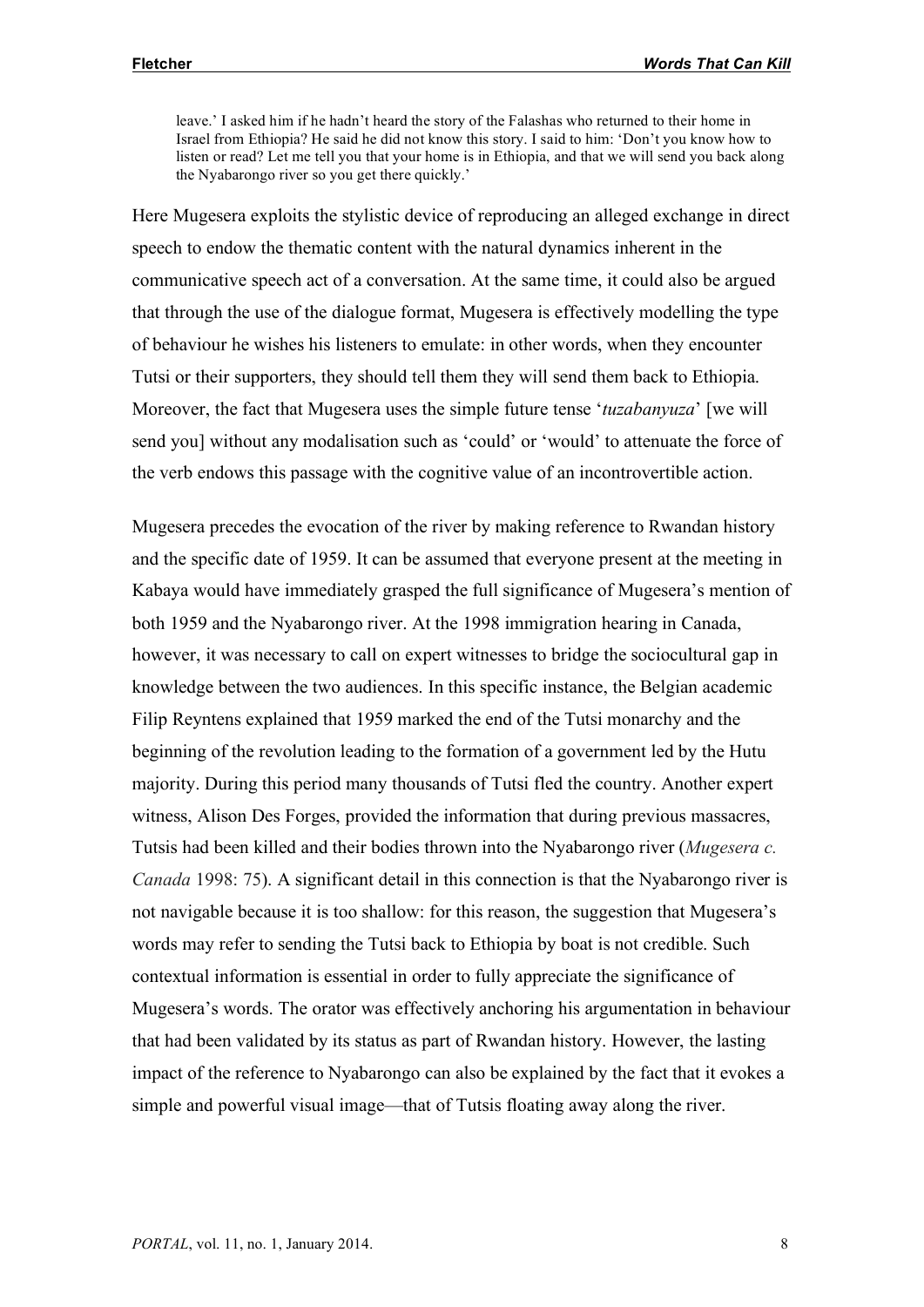The extent to which Léon Mugesera was successful in communicating the essential ideas contained in his genocidal discourse is illustrated by the testimonies of a number of the audience members who were present at the Kabaya meeting. The interviews were conducted by the Rwandan media in early 2012 to record the reaction of Rwandans to Mugesera's return to face trial in Kigali. Of course, reservations have to be expressed regarding the reliability of these statements, given that the interviews were conducted some twenty years after the speech was delivered, and that the content of the interview may have been distorted by the editing process. However, it appears useful to note that each of the audience members interviewed had retained a very similar message from Mugesera's speech. Thus, for Aisha Mukantagara, who is identified as a Tutsi:

*Ubwo inkuru ya mbere yatangiye kuvuga ngo Abatutsi ngo babajyane muri Ethiopiya ngo babanyuze muri Nyabarongo ngo bahinguke iwabo muri Ethiopiya. Ubwo noneho, ubwo interahamwe aho zari ziri zaje kubyina zaje kugira gute… noneho ziratangira zikajya zikurebano undi muntu mo abandi bantu ahari. Zikavuga ngo aho ngo ntimubyumvise ngo murabatahana mubajyana hehe*? (Léon Mugesera speech /eye witness testimony 2012)

The first news he announced was that the Tutsi should be sent to Ethiopia by sending them along the Nyabarongo so that they would come out in Ethiopia. After that, the *interahamwe* [militia responsible for widespread killing during the genocide], who had come there to dance, started to look at us differently as if we were different people. They asked us: did you hear what was said and should you be allowed to go back anywhere?

The testimony of Fayza Hakizimana that appears in the same broadcast contains more details regarding the emotional impact of Mugesera's words on his listeners. In introducing this new witness, the reporter comments in a voiceover that Hakizimana was directly influenced by Mugesera's speech to take action, and that he had immediately started hunting and killing Tutsi:

*Yavuze amagambo akomeye cyane ndetse bamwe kuburyo imitima yahungabanye cyane abwira akangurira Abahutu ko nibadaca Abatutsi amajosi ngo babanze kuyabaca aribo bazayabaca. Ijambo yavuze ryateye abantu benshi impungenge kuburyo yaneruye akavuga ati. Abo batutsi ni ukubanyuza iyubusamo muri Nyabarongo bagahinguka iwabo muri Ethiopiya*. (Léon Mugesera speech/eye witness testimony 2012)

He said very harsh things so much so that the hearts of some people were hurt. He woke up the Hutu, saying that if they do not cut the necks of the Tutsi it will be the Tutsi who will cut theirs. The speech he said made a lot of people worried because he clearly said to send the Tutsis along the Nyabarongo as a shortcut back to their home in Ethiopia.

As can be seen in both of these extracts, Mugesera's words concerning the Nyabarongo river made a profound impression on his listeners, with the implicit message that the Tutsi should be killed being clearly understood. The fact that over a thousand Tutsi were indeed thrown into the Nyabarongo river in 1994 attests at the very least to how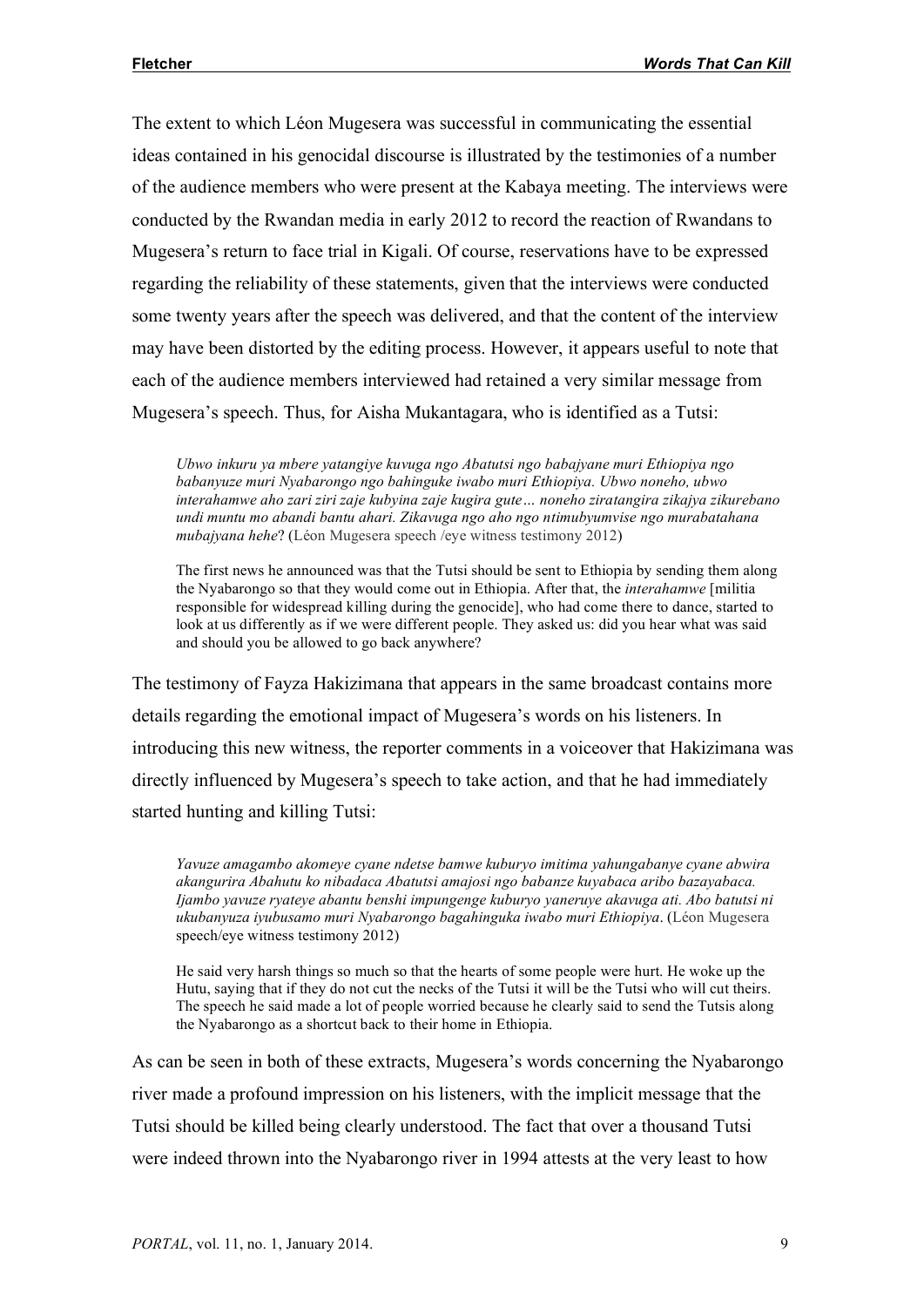accurately Mugesera's words presaged these future events, if not to how effectively his words were translated into deeds (Melvern 2000: 189; Mutesi 2010).

The problem of clearly discerning the explicit and implicit meanings of the language used by Léon Mugesera lies at the heart of the ongoing controversy that has surrounded the speech. In his opening lines Mugesera acknowledges the fact that he feels he is among faithful supporters, and for this reason: '*twese uko duteraniye hano, ngirango ijambo ndi buvuge muranyunva*' (Le Discours de Kabaya 1992: 2) [as we are all together here, I believe that you will understand the speech that I am going to say]. Mugesera's language can be seen as deliberately opaque: his purpose was to use his rhetorical skill to entertain and instruct his listeners, who were accustomed to extracting the underlying essential message embedded in proverbs, sayings and '*umugani*,' the tales from traditional folklore. Whether or not an unequivocal causal link can be established between the contents of Mugesera's speech in 1992 and the killing of thousands of Tutsis in 1994 is a question still debated today within the legal context of the trial for incitement to genocide currently being conducted against Léon Mugesera in Rwanda. However, the Supreme Court of Ottawa did note in its 2005 ruling on the Mugesera case that the nature of the target audience was an 'important contextual factor' and that it was essential to consider how Mugesera's speech would have been understood by that audience in relation to the sociopolitical events of the time (*Mugesera c. Canada* 2005: 61).

#### **The speech in translation**

The 'afterlife' of Mugesera's speech within the framework of the judicial proceedings in Canada provides an invaluable insight into how crucial the translation process can be for accurately conveying the ideas that were expressed in a language few people master outside of the Rwandan community. Indeed, the fact that much of the source material relating to the genocide—printed media, radio broadcasts, testimonies by perpetrators and survivors—has been formulated solely in Kinyarwanda means that it remains inaccessible to foreign commentators until it is translated. In the International Criminal Tribunal for Rwanda (ICTR), challenges relating to the accuracy and ethical standards of the work of translators and interpreters are frequently made; however, few genocide scholars have explicitly questioned the potential impact of this inescapable linguistic filter on the information that is acquired. Closer examination of the two translations of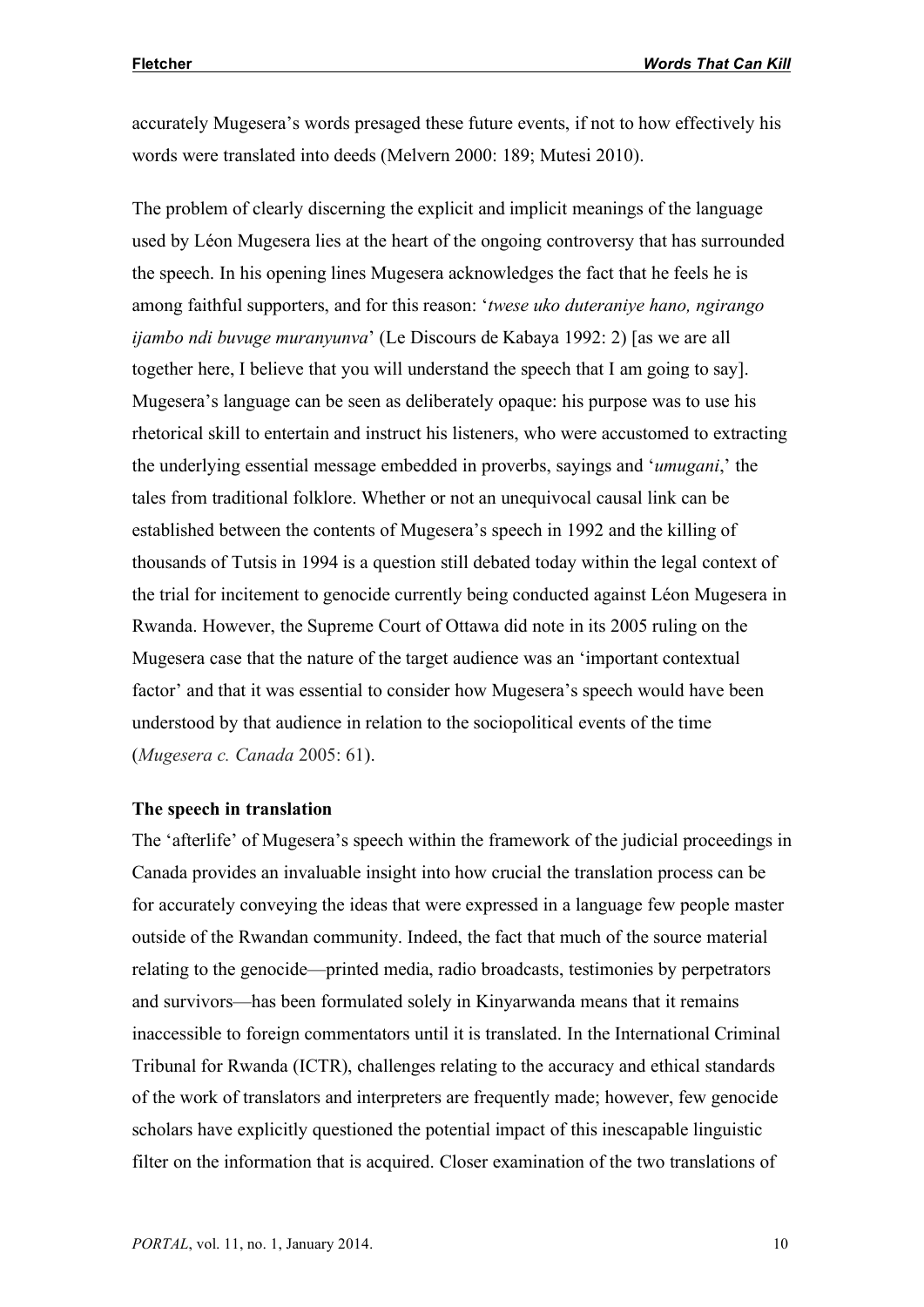Mugesera's speech that were proposed for the hearings in Canada therefore provides a valuable illustration of the potential significant distortions of meaning that may occur in the translation process, and hence of the desirability of independent verification.

The Canadian hearings were conducted in French and two very different French translations of the speech were proposed for use as the basic reference text. Mugesera's defence team submitted a translation by Rwandan linguist Eugène Shimamungu, while the legal team representing the Canadian Minister of Citizenship and Immigration preferred the translation by another Rwandan linguist, Thomas Kaminzi.

Even a cursory comparative examination of both of the French translations immediately exposes significant differences in content that cannot simply be attributed to the personal preferences of the translator regarding terminology or syntax. At this point, it is important to recall that among the core ethical responsibilities of a professional translator, the principles of accuracy and impartiality are paramount in order to ensure that the translation reflects the sense of the original text as closely as possible. Shimamungu's translation is remarkable in that it contains so many examples of what can be classified as mistranslations. In other words, the French version he proposes so significantly differs from the original that it is clearly not an accurate representation of the original text and its meaning. Given the linguist's experience and reputation, it is evident that such remarkable divergence is not the result of human error or ignorance. Rather, it suggests a deliberate intention to achieve two specific and related objectives: first, to attenuate the force of Mugesera's vilification of the Tutsis in order to minimise the risk of it being interpreted as incitement to genocide; and second, to exaggerate the threat represented by the Tutsi and their supporters in order to bolster Mugesera's claims that he was simply advocating legitimate defence. An illustrative example of the latter occurs in the early part of the speech. In the original Kinyarwanda, the orator evokes the 'death throes' of the opposing MDR party and mocks their feeble 'kicks' against his own ruling MRND party. However, in Shimamungu's version the MDR is portrayed very differently, both through the deliberate lexical choices made in translating Mugesera's words, and also by the addition of the text highlighted below, which does not appear at all in the original. The Kaminzi translation is also included here for comparison: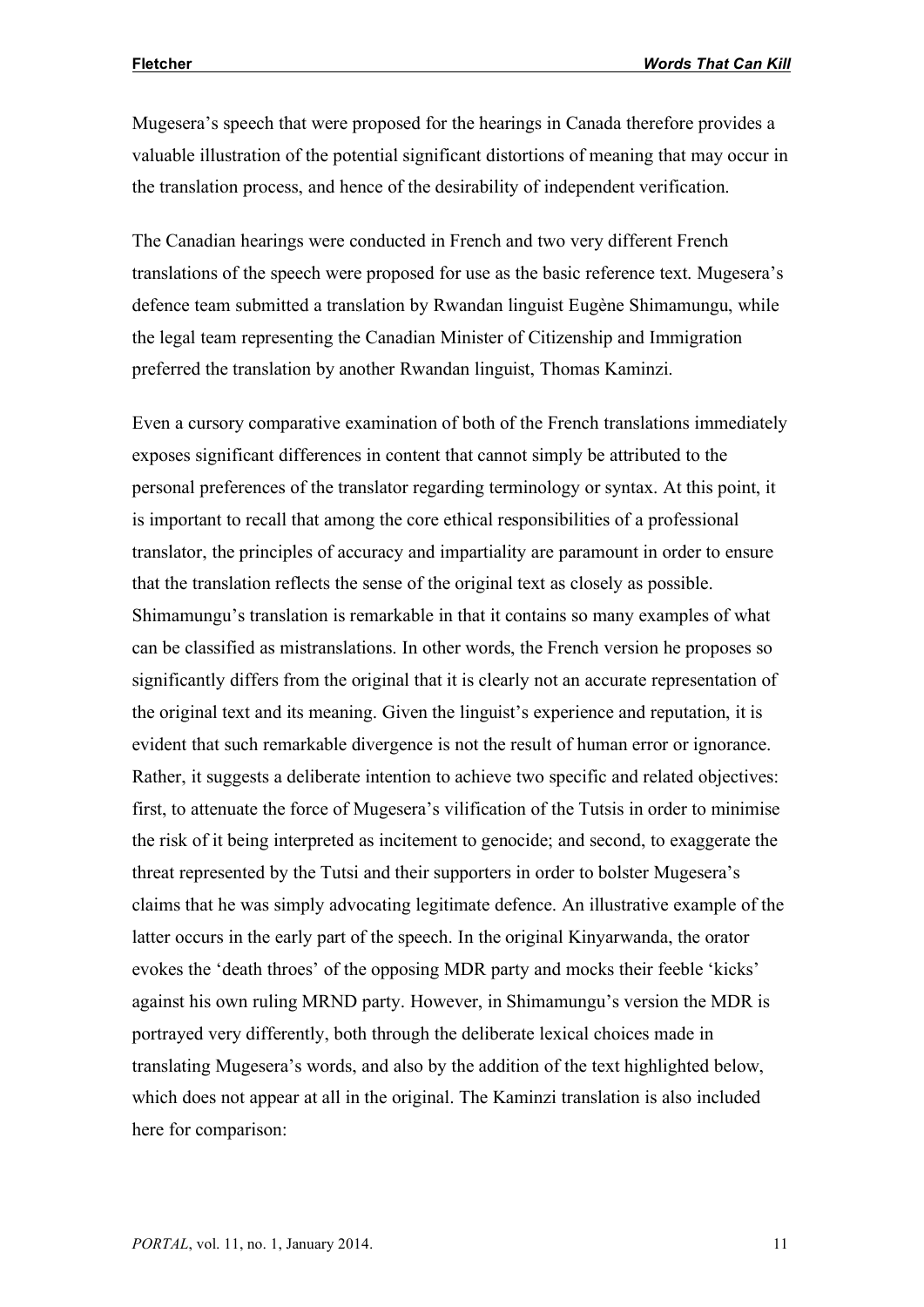Mugesera: *MDR n'amashyaka bifatanyije bilimo gusamba, umugeli wabyo, muwilinde* [The MDR, together with the other parties, are on the point of death. Be careful of their kicks.] (Le Discours de Kabaya 1992: 4)

Kaminzi: *Le MDR et les partis qui partagent ses opinions sont en train d'agoniser. Evitez leurs coups de pied*. [The MDR and the parties that share their opinions are in the process of dying. Avoid their kicks.]

Shimamungu: *Le M.D.R. et les partis acolytes sont tourmentés par un désir ardent de pouvoir. Défendez-vous contre leur agression*. [The MDR and the associated parties **are tormented by an ardent desire for power**. Defend yourselves against their aggression.] (*Discours attribué au Dr. Mugesera*: 2)

Compared with Mugesera's original intention, which was clearly to denigrate the political strength of the opposing parties by dismissively comparing their actions to the feeble kicks of a dying man, Shimamungu's version reads as being totally contradictory to the original text. This can only be attributed to the translator's pursuit of a very different agenda as dictated by the new context of the Canadian judicial hearing.

However, by far the most blatant example of a mistranslation in Shimamungu's text occurs in relation to the key verb '*gutsemba*' [to exterminate] in the passage discussed above. The impression that the translator's overriding objective is to mitigate the violence of Mugesera's language directed against the Tutsi, rather than to faithfully translate the original Kinyarwanda text, is incontrovertible. Thomas Kaminzi's French translation is also included here for the purposes of comparison:

Mugesera: *Kuki abo babyeyi bohereje abana batabafata ngo babatsembe? Kuki badafata abo babajyana na bo bose ngo babatsembe? Ubu mutegereje ko bazaza kudutsemba koko*?!? (Le Discours de Kabaya 1992: 9) [Why don't we seize those parents who sent their children and **exterminate** them? Why don't we arrest all those who bring them and **exterminate** them all? Are we really waiting now for them to come and **exterminate** us?]

Kaminzi: *Pourquoi n'arrête-t-on pas ces parents qui ont envoyé leurs enfants et pourquoi ne les extermine-t-on pas? Pourquoi n'arrête-t-on pas ceux qui les amènent et pourquoi ne les extermine-t-on pas tous? Attendons-nous que ce soit réellement eux qui viennent nous exterminer*? [Why don't we arrest those parents who sent their children and why don't we **exterminate** them? Why don't we arrest those who bring them and why don't we **exterminate** them all? Are we waiting until it is really them who come to **exterminate** us?]

Shimamungu: *Pourquoi ces parents qui ont envoyé les enfants au front ennemi ne les arrête-t-on pas pour les soumettre à ce jugement? Pourquoi n'arrête-t-on pas ceux qui les convoient et tous les membres de ce réseau pour les soumettre à ce jugement*? [Why don't we arrest these parents who sent their children to the enemy front and why don't we **subject them to this judgment**? Why don't we arrest those who send them and all the members of that network in order to **subject them to this judgment**?] (5)

The challenge of reformulating the last of Mugesera's rhetorical questions in a way that would appear coherent with this singular interpretation of the verb '*gutsemba*' was clearly deemed to be insurmountable, with the result that Shimamungu has simply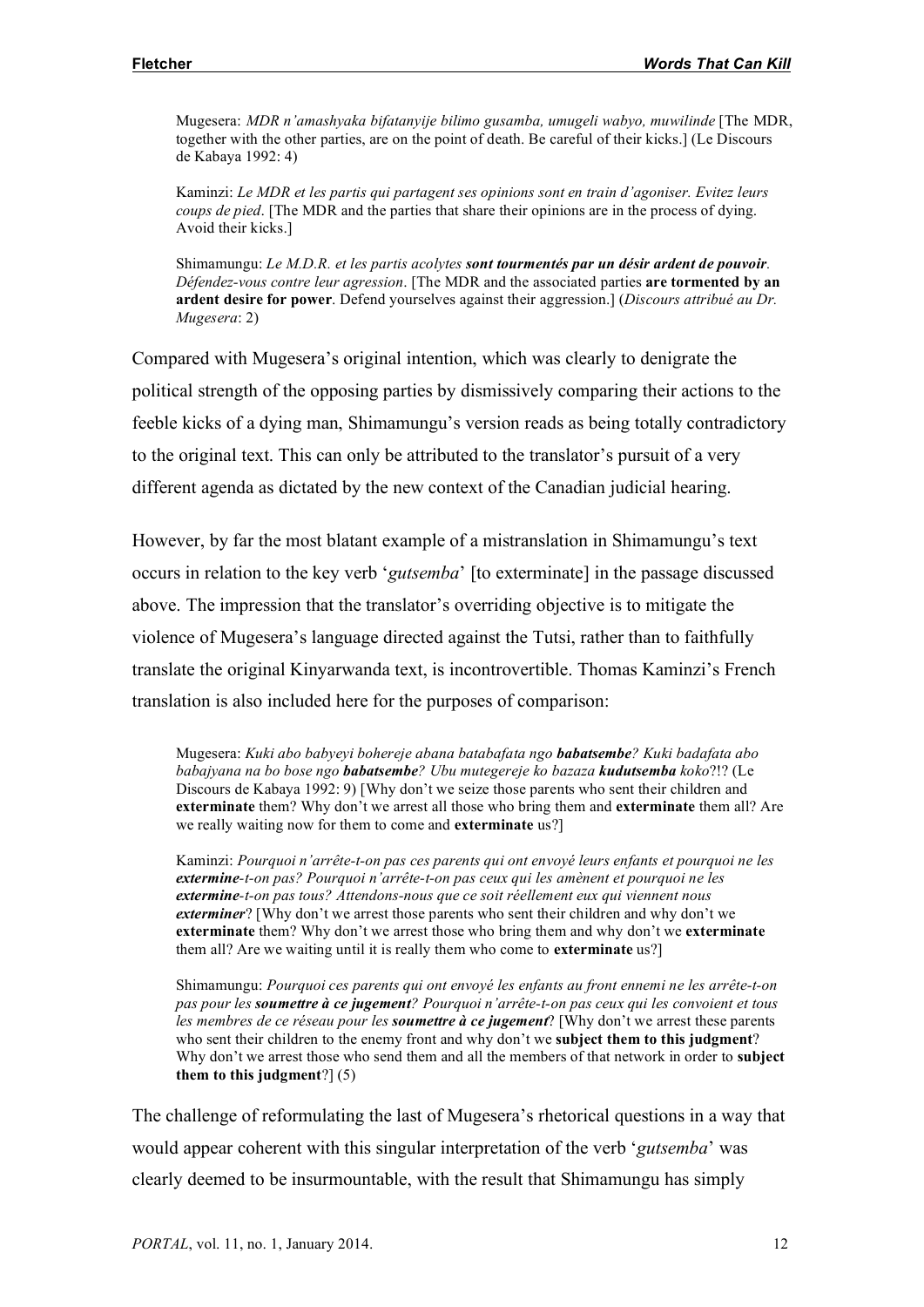omitted the entire last sentence from his translation. As noted earlier, after very careful scrutiny, Kaminzi's translation, not Shimamungu's, was retained as the official version used in all the subsequent hearings in Canada, although Mugesera's defence lawyer continued to question the accuracy of this translation, claiming that it deliberately and erroneously favoured 'the most violent words' (*Un procès saisissant* 1996).

Mugesera's own behaviour in the face of the ongoing condemnation of the speech is also worthy of comment, given that the orator has repeatedly sought to attenuate his own personal responsibility in relation to the accusation of incitement to genocide. For example, despite the existence of the audio recording of the speech where his voice is clearly identifiable, Mugesera initially denied uttering the words that were played back to him (*Léon Mugesera au banc des accuses* 1994). On another occasion, he claimed that although he was present at Kabaya, he had not been scheduled to speak, and was only called upon at the last minute as a replacement. His speech was therefore not a carefully prepared argument designed to promote genocidal attacks against the Tutsi, but rather an impromptu and impassioned personal reaction to recent events relating to the war against the RPF (*Mugesera c. Canada* 1998: 51). Mugesera adopted yet another tactic to absolve himself of responsibility after the broadcasting of his recorded speech in full by radio RTLM in November 1993. Mugesera protested that the radio journalists had edited his speech without his permission or knowledge and had transformed it into something unrecognisable in order to use it for their own purposes of genocide propaganda (*Mugesera c. Canada* 1998: 53–54).

In each of these instances, Mugesera's core argument in his own defence is grounded in the fundamental idea that the meaning of language is heavily influenced by context. This is of course a widely accepted sociocultural concept, and is one of the basic tenets of critical discourse analysis underpinning this article (Van Dijk 1993; 2001). Mugesera sought to manipulate this notion to his own advantage by focussing on the various micro-contexts in which his speech was heard to minimise his own responsibility for his specific linguistic choices, as well as to draw attention away from the far more significant macro-context of the political situation of Rwanda in 1992. He claimed, for example, that the actual syntactical structure of his text had been edited in such a way as to grossly distort the intended meaning (*Mugesera c. Canada* 1998: 51), and that the original sense of the word or expression in Kinyarwanda had been lost or was being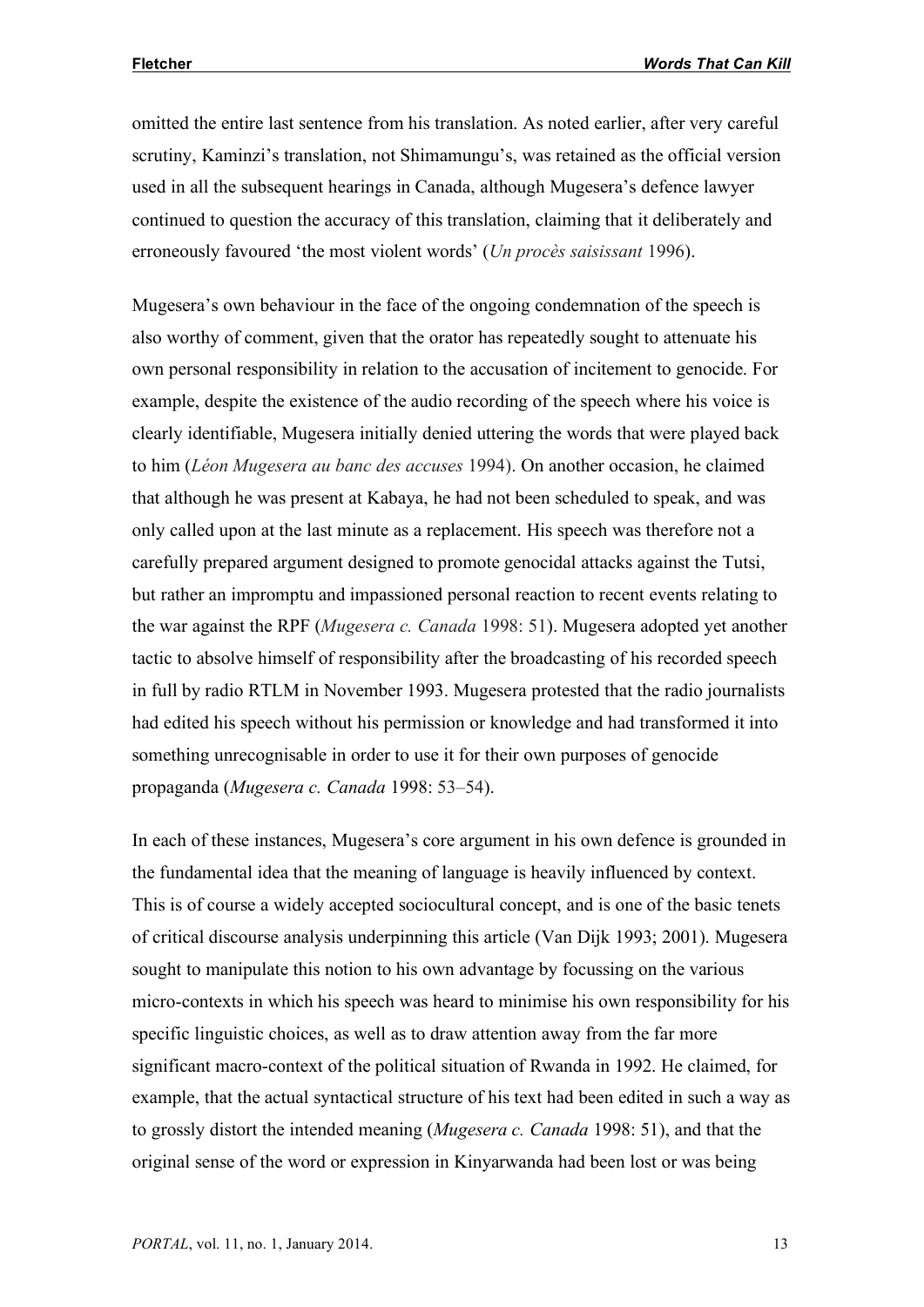misinterpreted as a result of being translated into another language, such as French (*Léon Mugesera au banc des accusés* 1994). Such comments restrict the scope of the discussion to surface issues of omission, or equivalence of specific terminology, and neglect the underlying sociolinguistic context within which those terms acquire their full potential meaning. As has been illustrated above in the example of the information provided by expert witnesses at the Canadian hearings, the sociopolitical context in which Mugesera's speech was conceived is crucial for elucidating meaning; however, this degree of illumination was clearly not beneficial to Mugesera's cause.

### **Conclusion**

Jean-Pierre Chrétien notes in his book on the Rwandan media of this period that many genocide ideologists and perpetrators believed that they could deliver their genocidal message with impunity because the fact they were speaking in Kinyarwanda meant that they were not open to international scrutiny (1995:16). It is therefore significant that the first detailed examination of Mugesera's speech occurred in a legal framework in a foreign country rather than within its country of origin. This created an opportunity not only for calling the individual, Léon Mugesera, to account, but also for allowing the international community to acquire a greater understanding of the very specific linguistic techniques used to win the support of the Rwandan audience.

The specific language used by perpetrators, victims and witnesses in relation to the 1994 genocide in Rwanda constitutes a crucial field of research for arriving at a clearer understanding not only of what actually occurred, but how. The stigmatisation of the Tutsi population by means of their classification, exclusion and dehumanisation paved the way for their extermination, and references to all of these are present in the speech delivered by Léon Mugesera. The illustrative features of the speech that have been discussed in this article provide important insight into how genocidal ideology was transmitted to the general Rwandan population, and stand as tangible evidence of a consciously constructed campaign to convert all listeners to the genocidal cause. In the face of the growing trend towards revisionism and negationism with regard to the genocide in Rwanda, it is imperative that the veritable intended meaning of speeches such as the one delivered by Mugesera at Kabaya not be 'lost in translation.' This is essential not only in the interests of establishing criminal responsibility and subsequently imposing the most appropriate sanctions on individuals such as Léon